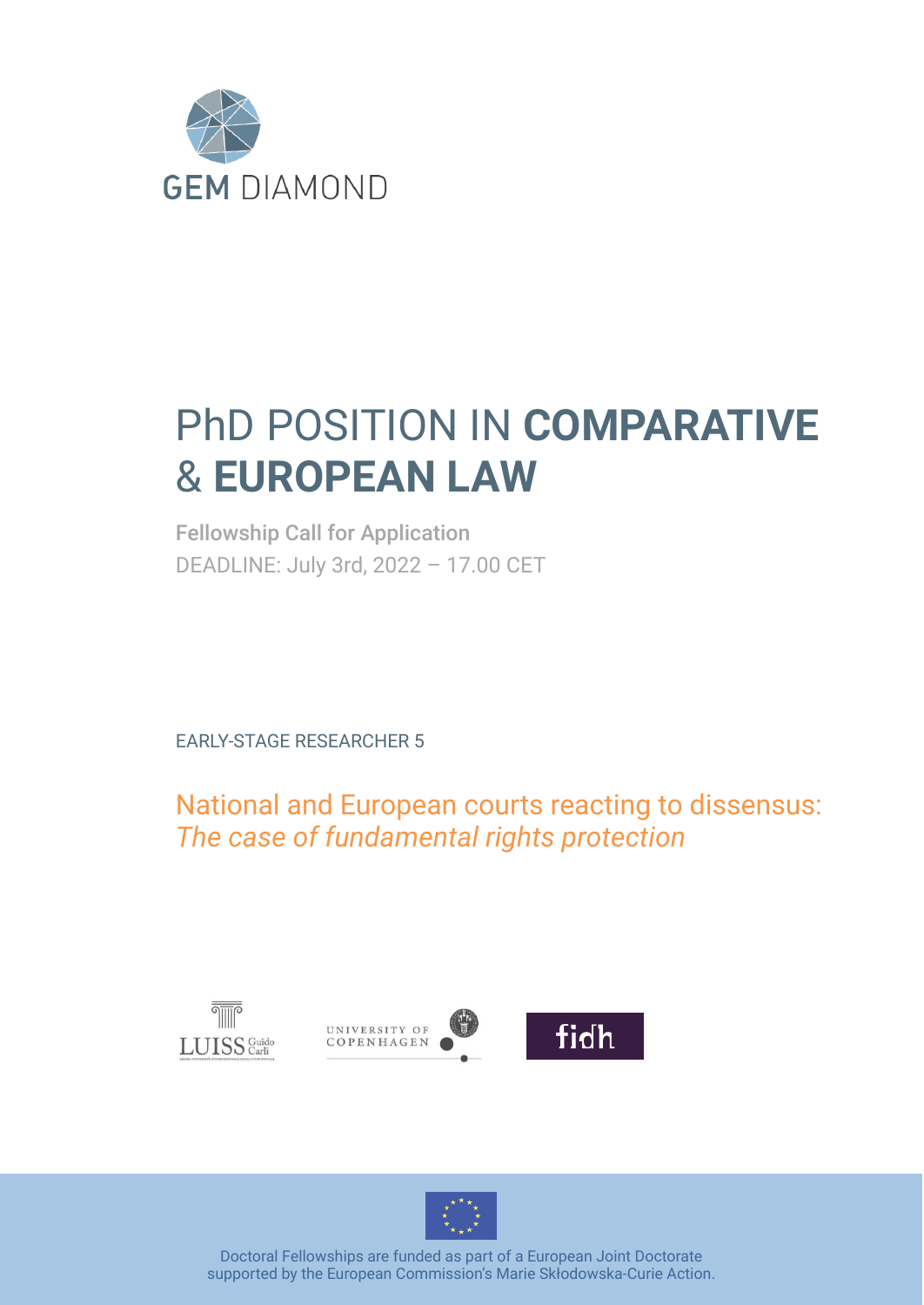

# RESEARCH PROJECT

### ENVIRONMENT

This 3-Year-long doctoral fellowship is offered as part of a specific collective project within a multiannual international research effort on **G**lobalisation, **E**urope, and **M**ultilateralism (**GEM**). This project (2022-2026), coordinated by the Institut d'études européennes (IEE) at the Université libre de Bruxelles (ULB), will assess the EU's capacity to act given the challenges facing **D**emocratic **I**nstitutions, the rise of **A**lternative **MO**dels and mounting Normative Dissensus (**DIAMOND**).

**GEM-DIAMOND** is a *Marie Skłodowska Curie Action - Doctoral Network* (MSCA-DN) involving 7 European and 4 international degree-awarding Higher Education Institutes (HEIs) alongside 6 well-established non-academic institutions. The project will hire and train 16 doctoral fellows to help address knowledge gaps associated with the growing normative tensions undermining multilateral and democratic practice – for further information see [www.gem-diamond.eu](http://www.gem-diamond.eu/).

GEM-DIAMOND's overall research program will collectively tackle three shared knowledge gaps regarding contemporary strains on liberal democracy:

- **Objective 1:** Conceptualising the seemingly mounting dissensus surrounding liberal democracy.
- **Objective 2:** Unpacking the ambiguous role different actors can play as both champions and challengers of liberal democratic norms, values and practices.
- **Objective 3:** Assessing the impact of increased dissensus regarding liberal democracy on the policy instruments of the EU and its capacity to act in its internal and external policies.

Early-Stage Researcher n°5 (**ESR5**) is part of **GEM-DIAMOND**'s 2nd Work Package (WP2) entitled '*Unpacking actors of dissensus*'. WP2 includes 4 individual doctoral projects that will help map the network of actors of dissensus as each IRP will work on a specific type of actor.

Both individually and collectively, the 4 PhD fellows associated with WP2 will help with the *mapping of the main actor networks* that play a role in contemporary dissensus regarding liberal democracy in Europe. Centred on the multi-level European polity, WP2 will identify the challengers seeking to transform democratic and rule of law practice, be it either to undermine existing liberal democratic regimes in an anti-liberal perspective or to recast them through new forms of participation and deliberation. The four PhD fellows involved will adopt an actorcentric approach, with each Researcher focusing on a specific type of actor. Ultimately, WP2 will **map and analyse the legal, political, societal, and technocratic actor networks active within the EU institutions and its MS** driving dissensus in the EU.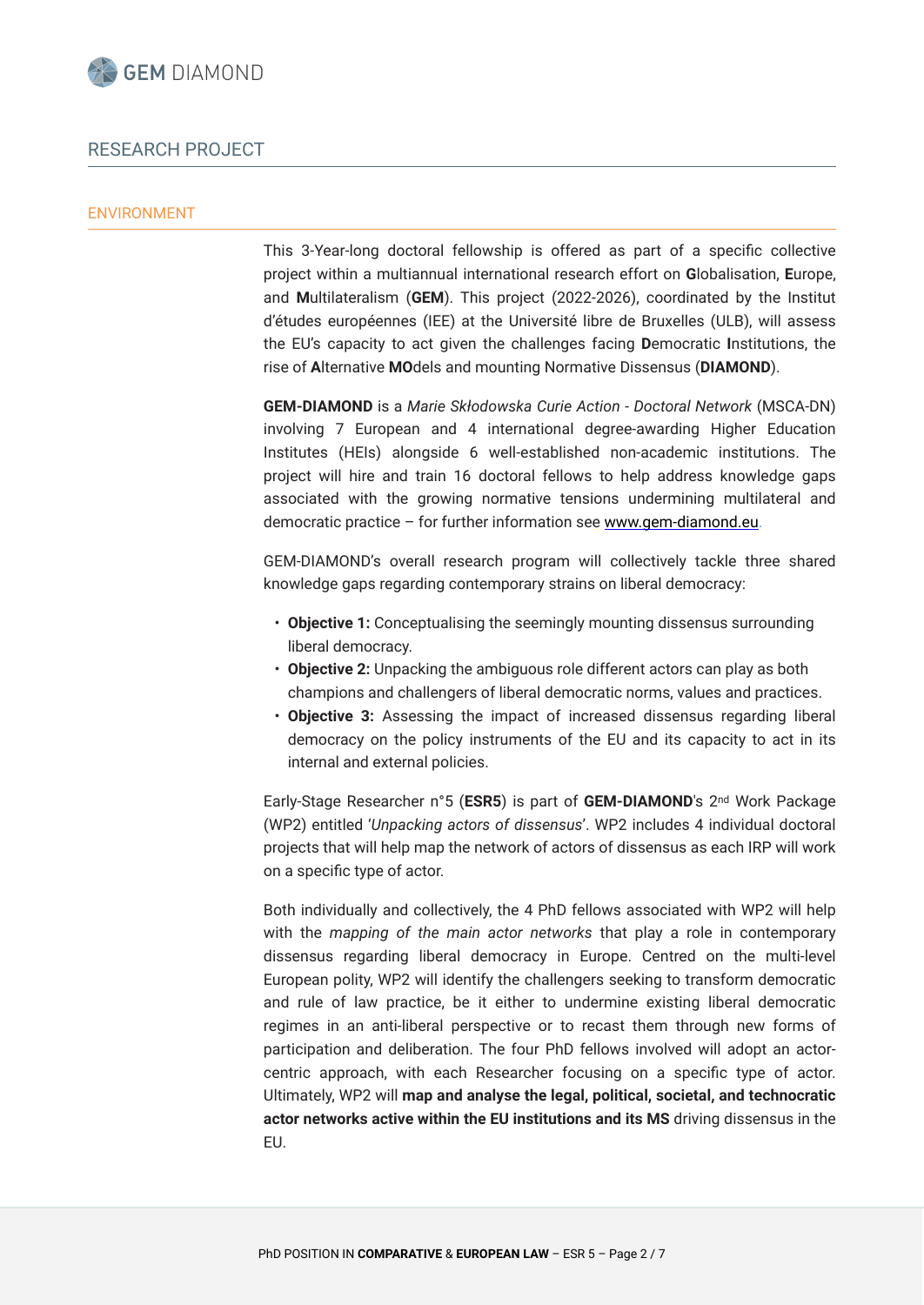

# INDIVIDUAL RESEARCH PROJECT (IRP)

Entitled '*National and European courts reacting to dissensus: The case of fundamental rights protection'* the individual research project of **ESR5** is in the fields of **Comparative** and **European Law**.

**ESR5** will focus on legal actors. This IRP will investigate judicial institutions in Europe and their role in the protection of fundamental rights, analysing the emerging trends of cooperation and conflict between national courts and European courts, including the reference made to the protection of the "constitutional identity" of Member States. It aims to show whether the courts in Europe have adopted a common understanding of the rule of law in relation to the protection of constitutional rights or whether they opted to highlight elements of dissensus - e.g., regarding gender-related issues. It also aims to investigate and analyse conflicts between domestic and EU law, and the role of courts in ensuring their resolution and the respect for the principle of primacy of EU law over national law in cases related to the rule of law and fundamental rights.

**As part of their application, candidates will be asked to submit a personal interpretation of the research project in the form a specific project proposal of 2-3 pages, including a research question, a theoretical framework, a methodological strategy, and a justification for the empirical choices envisioned.**

# **OBJECTIVES**

ESR5 will:

- Be hired for 36-months by LUISS as a Doctoral Researcher
- Work under the direction of a Joint Supervisory Trio involving:
	- **Pr. Giovanni Piccirilli** (LUISS) Co-Supervisor
	- **Pr. Mikael Madsen** (UCPH) Co-supervisor
	- **Ms Elena Crespi** (FIDH) Non-Academic Mentor
- Individually work towards a double doctoral degree in 'Law' under the joint supervision of Pr. **G. Piccirilli** (LUISS) and Pr. **M. Madsen** (UCPH)
- Provide a legal perspective to the collective work in WP2 seeking to map of 'actors of dissensus' in Europe
- Participate in all collective research and training activities and submit to the program's regular joint evaluations
- Participate and contribute through research to rule of law related documentation and advocacy, particularly at the EU level, and to building capacity for civil society organisations in EU countries.

# EXPECTED RESULTS

ESR 5 will:

1. Complete the Scheduled Mobility Agenda: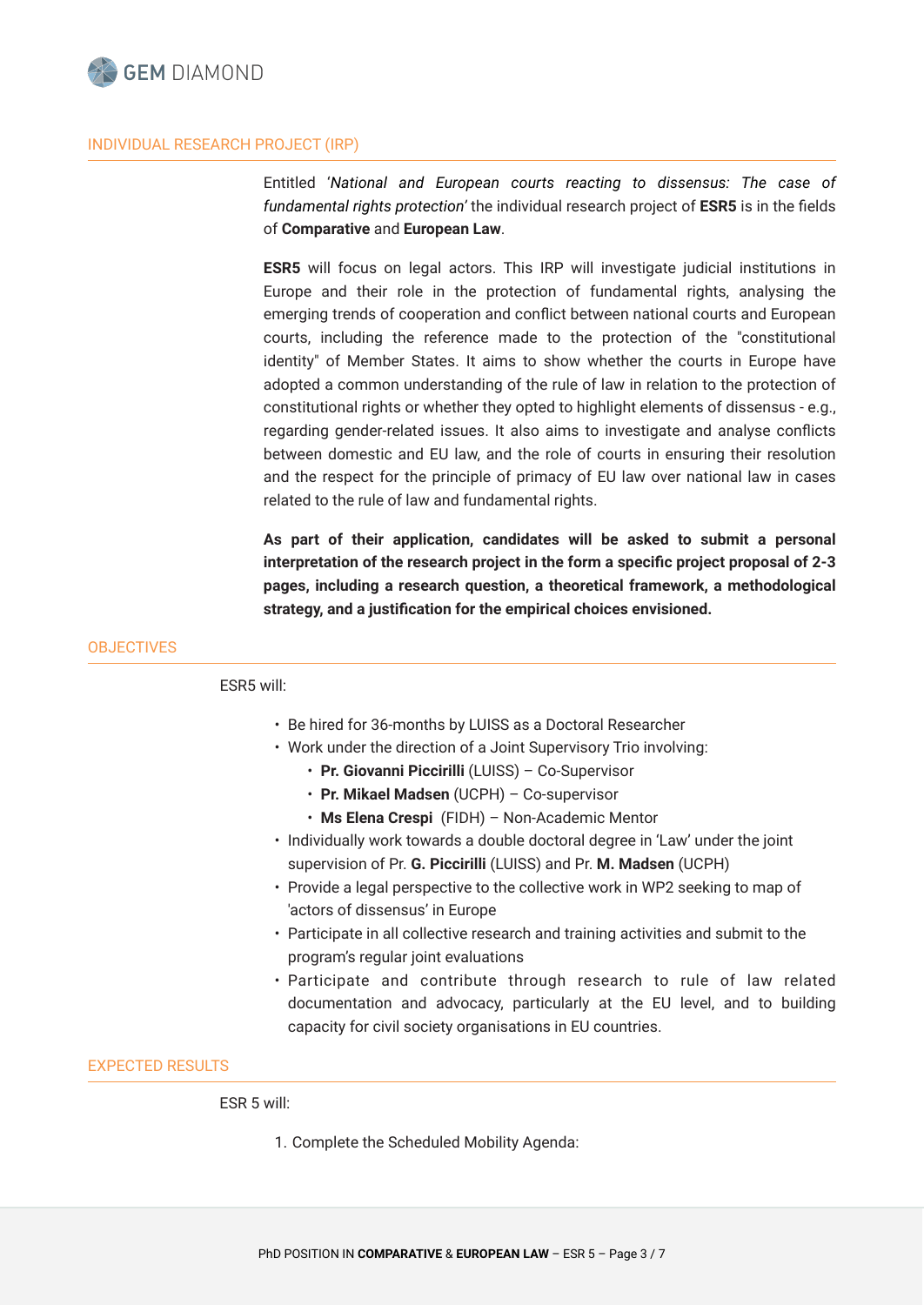

CO-SUPERVISORS

|                              | <b>Pr. Giovanni Piccirilli</b> | <b>Pr. Mikael Madsen</b>        |
|------------------------------|--------------------------------|---------------------------------|
|                              | E-mail: gpiccirilli@luiss.it   | E-mail: mikael.madsen@jur.ku.dk |
| <b>HOST INSTITUTIONS</b>     |                                |                                 |
|                              | LUISS - Guido Carli (IT)       | UCPH (DK)                       |
| <b>PhD PROGRAMME</b>         |                                |                                 |
|                              | PhD in Law and Business        | PhD in Law                      |
|                              |                                |                                 |
| <b>TRAINING AND MOBILITY</b> |                                |                                 |

# MOBILITY PROGRAMME • *Oct. 2022 - Aug. 2023 @ LUISS (Rome, Italy)* • *Sept. 2024 - Avril. 2024 @ UCPH (Copenhagen, Denmark)* • *May. 2024 -* Oct. 2024 *@ LUISS (Rome, Italy*) • Nov. 2024 - Feb. 2025 @ FIDH (Brussels, Belgium) • *March 2025 -* Sept. 2025 *@ LUISS (Rome, Italy*) TRAINING PROGRAMME • 2022-2023 (Y1): Methodological training @ LUISS + GEM-DIAMOND Joint activities

• 2023-2024 (Y2): GEM-DIAMOND Joint activities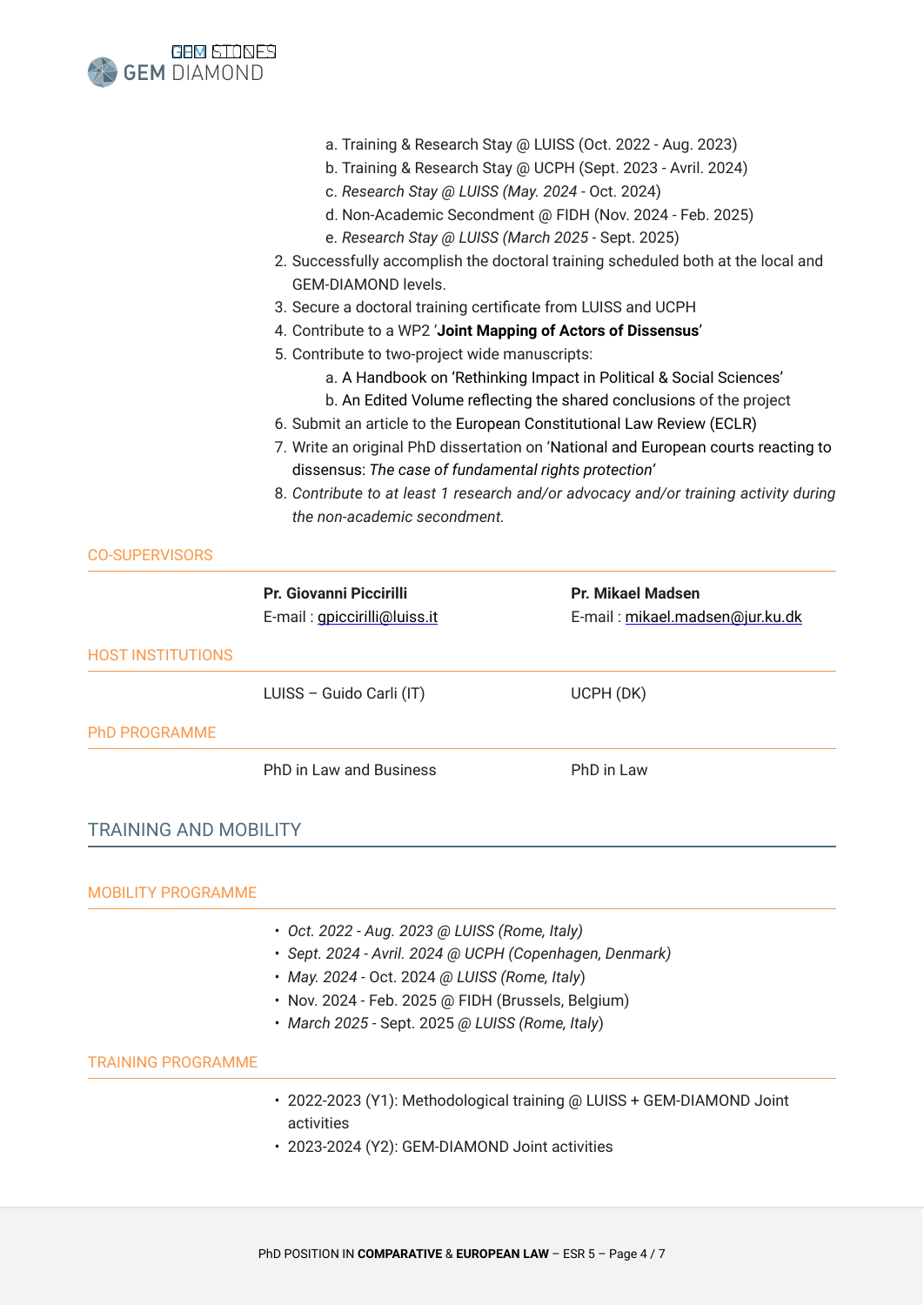

# • 2024-2025 (Y3): GEM-DIAMOND Joint activities

# NON-ACADEMIC SECONDMENT

*Year 3 (Nov. 2024 - Feb. 2025)* Non-Academic Secondment at the Brussels Office of the **International Federation for Human Rights (FIDH)** (Brussels, Belgium) Non-Academic Mentor: **Elena Crespi** E-mail: [ecrespi@fidh.org](mailto:ecrespi@fidh.org)

# POST DESCRIPTION

| <b>TITLE</b>               |                                                                                                                                                                                                                  |
|----------------------------|------------------------------------------------------------------------------------------------------------------------------------------------------------------------------------------------------------------|
|                            | Marie Curie Doctoral Fellow                                                                                                                                                                                      |
| <b>HIRING INSTITUTION</b>  |                                                                                                                                                                                                                  |
|                            | LUISS - Guido Carli (Rome, Italy)                                                                                                                                                                                |
| <b>DURATION</b>            |                                                                                                                                                                                                                  |
|                            | 36 Months (1 October 2022 - 30 September 2025)                                                                                                                                                                   |
| <b>INCOME</b>              |                                                                                                                                                                                                                  |
|                            | 4000€ Gross per month (48.000€ / year).                                                                                                                                                                          |
|                            | NB: this is a gross EU contribution to the salary cost of the researcher. The net salary will result from<br>deducting all compulsory (employer/employee) social security contributions as well as direct taxes. |
| <b>ADDITIONAL BENEFITS</b> |                                                                                                                                                                                                                  |
|                            | <b>Full Social Coverage</b>                                                                                                                                                                                      |
|                            | <b>Travel &amp; Research Funds</b>                                                                                                                                                                               |
|                            | Family Allowance per month - When applicable                                                                                                                                                                     |
| <b>REQUIREMENTS</b>        |                                                                                                                                                                                                                  |
|                            |                                                                                                                                                                                                                  |
| <b>DEGREE</b>              |                                                                                                                                                                                                                  |
|                            | Top level graduate degree (Master or equivalent providing access to PhD programs<br>- EQF Level 7). Having a background in Law will be a plus.                                                                   |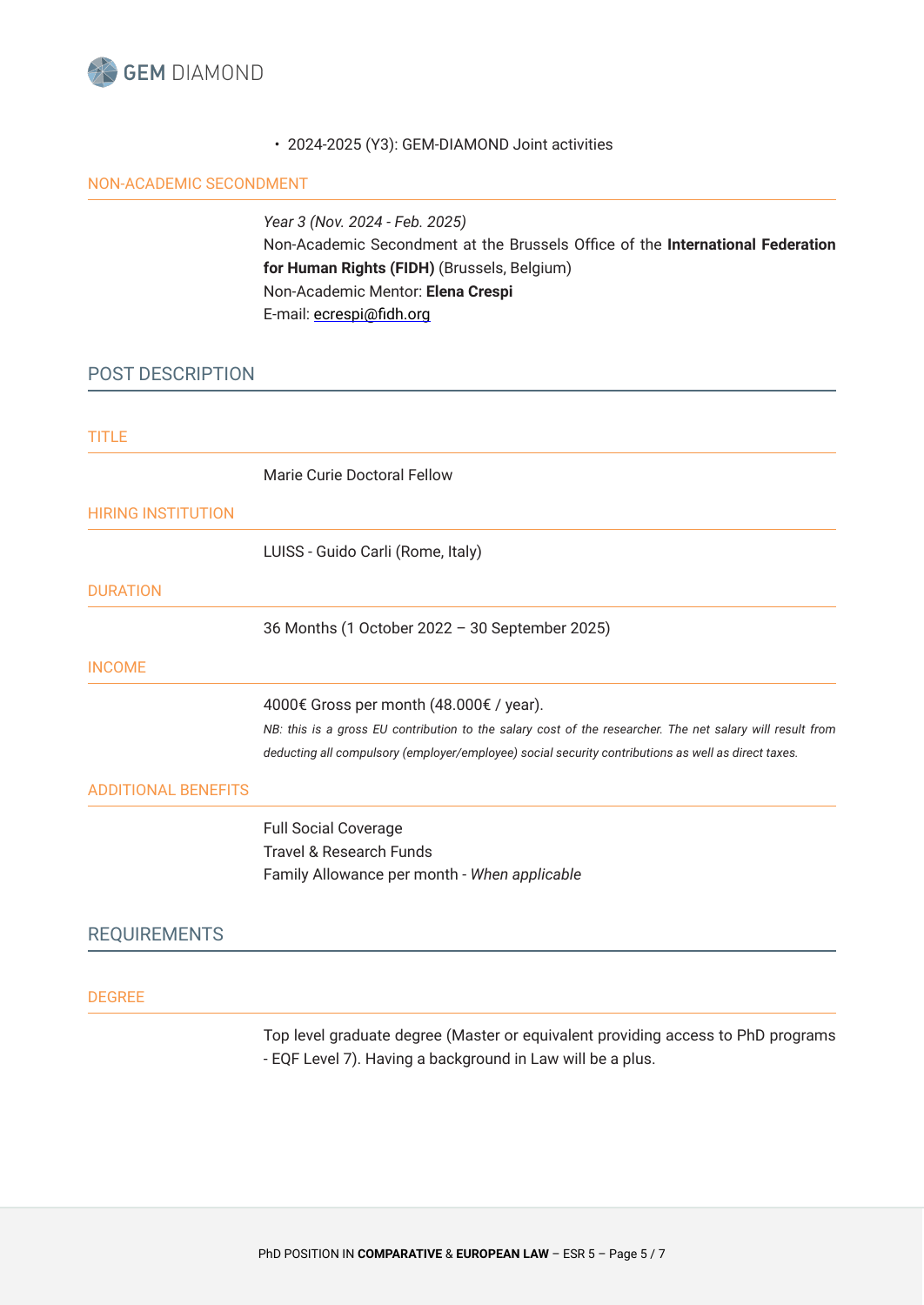

# MINIMAL CREDITS

Applicants must submit at least one diploma meeting one of the following requirements: (1) a two-year master program (120 ECTS) or equivalent, (2) a oneyear graduate program following a prior undergraduate degree if both diplomas total at least 300 ECTS or equivalent; (3) a single four-year higher education program offering 300 ECTS or more.

#### LANGUAGE

English proficiency must be attested either through a previous English language diploma, or an internationally recognised proficiency test (i.e., IELTS, IBT, TOEFL or Cambridge). Proficiency in other EU languages, particularly French and in the languages spoken in the target countries e.g. Hungarian, Polish, Romanian) would be an asset.

#### CAREER

The researcher should be in the first four years of their research careers at the time of recruitment and have not been awarded a doctoral degree so far.

# SPECIFIC SKILS

Academic proficiency in English attested through a writing sample (e.g., a master thesis, university assignment). Proficiency in any other EU languages relevant to the project, attested through a writing sample, would be considered an asset.

#### **MOBILITY**

At the time of recruitment, the researcher must not have resided, or carried out his/ her activity in the country of the first host institution (i.e. Italy) for more than 12 months cumulatively in the 3 years prior to October 2022

#### NON-DISCRIMINATION

No discrimination will be made on the base of nationality, gender, race, religion, or disability.

#### APPLICATION

Complete and timely submission via the on-line application system.

# HOW TO APPLY

# MAY 20th, 2022 TILL JULY 3rd, 2022

Online application system open and accessible through the GEM-DIAMOND website ([www.gem-diamond.eu](http://www.gem-diamond.eu))